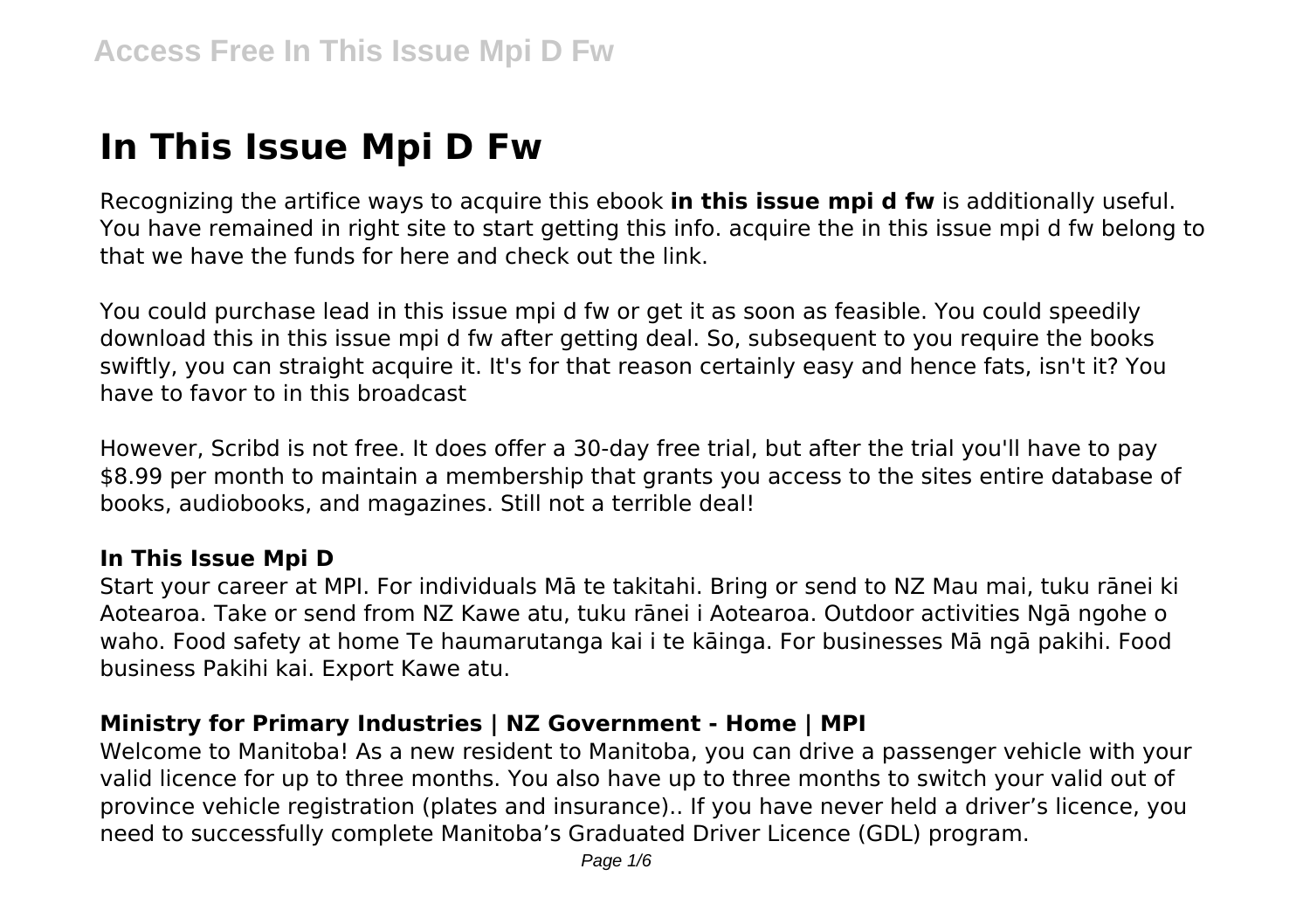#### **New to Manitoba**

The number of U.S. adults who could benefit from efforts to boost postsecondary credential attainment is strikingly large. Nearly 96 million working-age adults lack a postsecondary credential, 28 million of them of immigrant origin, MPI estimates.

#### **Migration Policy Institute | migrationpolicy.org**

MPI AST offers complete wafer pad probing solutions based on a variety of engineering probe stations, RF probes from 26 to 110 GHz, and RF calibration software QAlibria®. RF wafer probes convert the electro-magnetic energy travelling along the coaxial cables to the on-wafer DUT and its contact pads. The conversion has to be carried out with minimal distortions and energy loss. MPI ...

# **MPI Silicon Photonics | Probe Systems - MPI | Probe Cards**

OSU Micro-Benchmarks 5.8 (8/12/21) [] Please see CHANGES for the full changelog.; You may also take a look at the README for more information.; The benchmarks are available under the BSD license.; This page contains descriptions of the following MPI, OpenSHMEM, UPC and UPC++ tests included in the OMB package:

#### **MVAPICH :: Benchmarks**

In Winnipeg: 204-985-7000 Toll Free: 1-800-665-2410 Deaf Access TTY/TTD: 204–985–8832 Email us; de Winnipeg: 204-985-7000 sans frais: 1-800-665-2410 Ligne pour malentendants: 204–985–8832(ATME) Envoyez-nous un courriel

# **Establishing your identity - Manitoba Public Insurance**

The issue brief, Medicaid Access and Participation: A Data Profile of Eligible and Ineligible Immigrant Adults, outlines the number and characteristics of noncitizen adults who are excluded from ...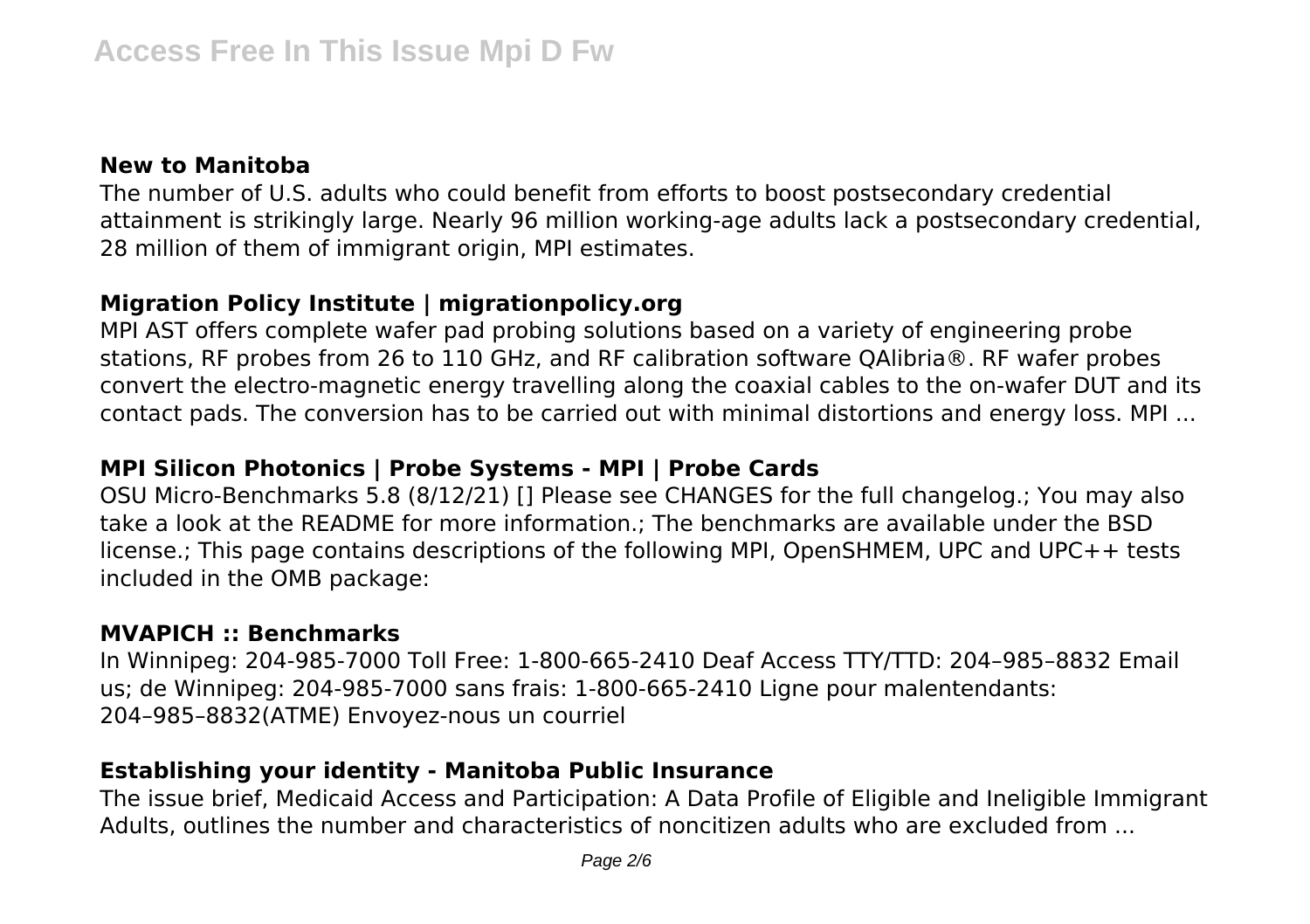# **ImmigrationProf Blog: MPI Estimates Nearly Half of Income ...**

This package provides Python bindings for the Message Passing Interface standard.It is implemented on top of the MPI specification and exposes an API which grounds on the standard MPI-2 C++ bindings.

#### **mpi4py · PyPI**

Programming with Big Data in R (pbdR) is a series of R packages and an environment for statistical computing with big data by using high-performance statistical computation. The pbdR uses the same programming language as R with S3/S4 classes and methods which is used among statisticians and data miners for developing statistical software.The significant difference between pbdR and R code is ...

# **Programming with Big Data in R - Wikipedia**

FSIS is responsible for protecting the public's health by ensuring the safety of meat, poultry, and processed egg products. FSIS consists of about 9,600 employees, with the majority of agency employees working on the frontline in more than 6,500 federally inspected establishments throughout the United States and Territories, to verify the production of safe, wholesome and properly labeled food.

# **Meat, Poultry and Egg Product Inspection Directory | Food ...**

Comprehensive Immigration Reform Comprehensive immigration reform, a policy concept that first gained currency in 2001 in the U.S. political world, would marry increased border enforcement with legalization for unauthorized immigrants and the ability to bring in future workers needed by the U.S. labor market. Debated in the U.S. Senate in 2006, 2007, and 2013, comprehensive immigration reform ...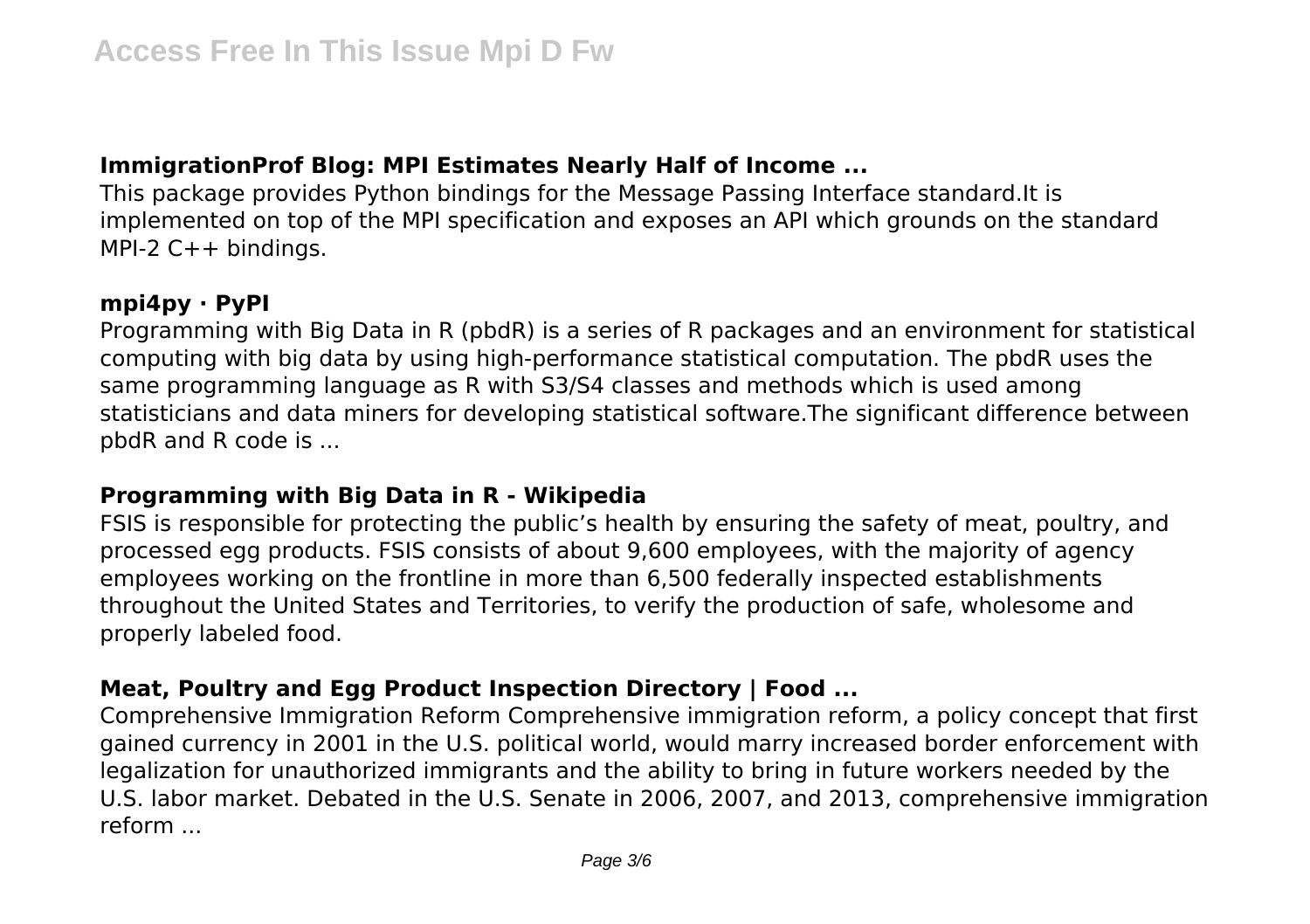# **Comprehensive Immigration Reform | migrationpolicy.org**

Surface preparation is the essential first stage treatment of a steel substrate before the application of any coating, and is generally accepted as being the most important factor affecting the total success of a corrosion protection system.. The performance of a coating is significantly influenced by its ability to adhere properly to the substrate material.

#### **Surface preparation - SteelConstruction.info**

An event is a countable activity, action, or occurrence on a device. It corresponds to a single hardware counter value which is collected during kernel execution. To see a list of all available events on a particular NVIDIA GPU, type nvprof--query-events.. A metric is a characteristic of an application that is calculated from one or more event values.

#### **Profiler :: CUDA Toolkit Documentation**

Research at the Max Planck Institute for the Science of Light covers a wide range of topics, including nonlinear optics, quantum optics, nanophotonics, photonic crystal fibres, optomechanics, quantum technologies, biophysics, and—in collaboration with the Max-Planck-Zentrum für Physik und Medizin – links between physics and medicine.

# **Max Planck Institute for the Science of Light**

Mass psychogenic illness (MPI), also called mass sociogenic illness, mass psychogenic disorder, epidemic hysteria, or mass hysteria, involves the spread of illness symptoms through a population where there is no infectious agent responsible for contagion. It is the rapid spread of illness signs and symptoms affecting members of a cohesive group, originating from a nervous system disturbance ...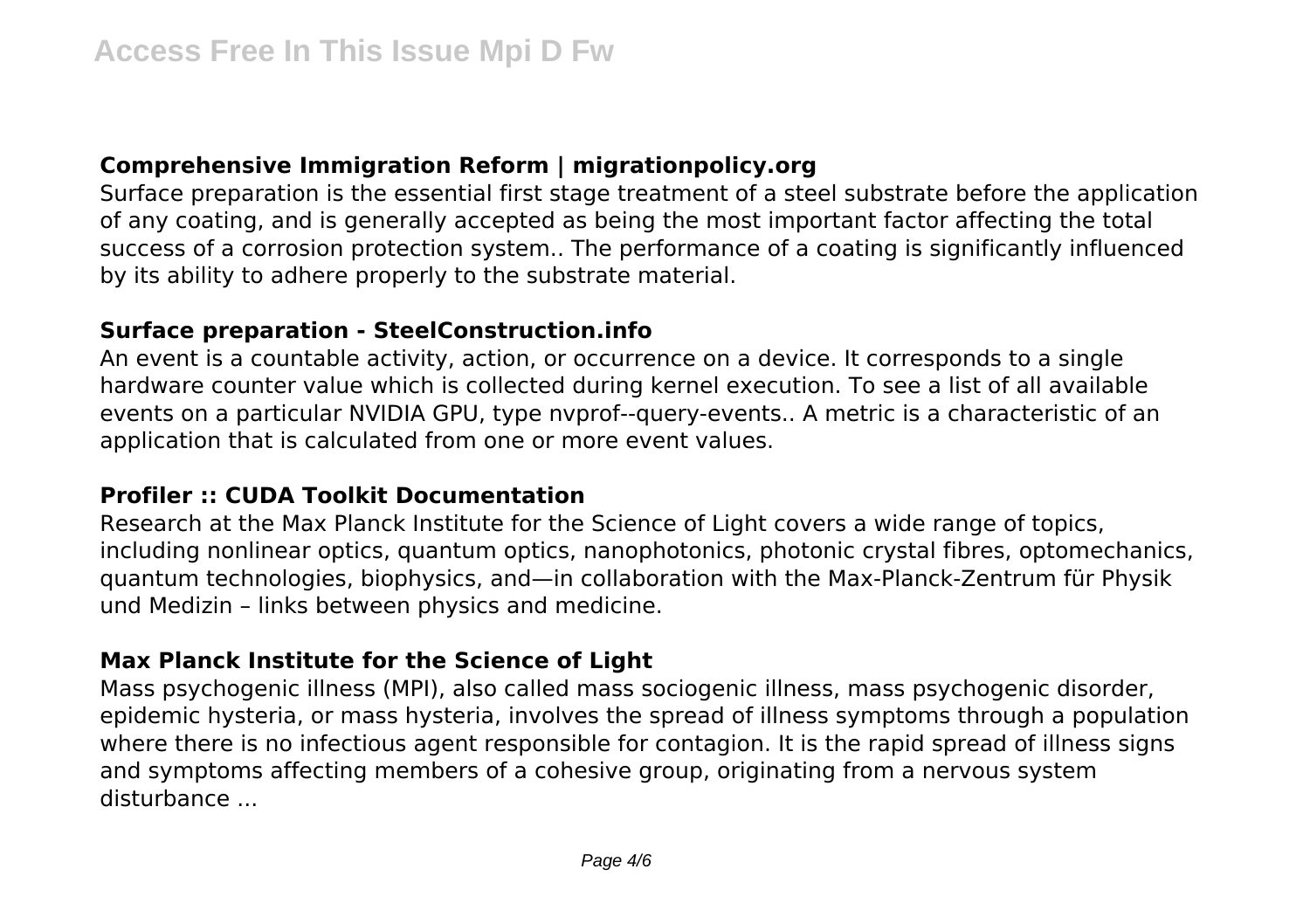# **Mass psychogenic illness - Wikipedia**

One piece of feedback we receive fairly frequently is that given the number of Sync Framework forums, it is confusing, where to best find answers and ask questions relating to specific components of the Sync Framework. For that reason, we have created a new single (unified) forum for you to use ... · The ConferenceXP project is now a community-owned ...

#### **Microsoft forums**

issue of accountability specifically as regard to their role as senior managers concerned with or taking part in the day-to-day management of the FI's affairs. The roles and responsibilities of directors on FIs' oards are separately set out in other existing legislation and guidelines, as applicable to the relevant FI.9

#### **Monetary Authority of Singapore**

View source code on Github Report an issue. Subscribe to Judge0 newsletter Join a Discord server. Contact the author About the author. Share on Reddit Share on Twitter Share on Facebook. Close (ESC) Settings Editor Mode. Normal. Vim. Emacs. Redirect stderr to stdout. Become a Patron · Donate with PayPal

# **Judge0 IDE - Free and open-source online code editor**

The separation of powers has spawned a great deal of debate over the roles of the president and Congress in foreign affairs, as well as over the limits on their respective authorities, explains ...

# **U.S. Foreign Policy Powers: Congress and the President ...**

MPI assigns database splits to each compute node, which are then computed with multiple cores (OpenMP). Make sure that MMseqs2 was compiled with MPI by using the -DHAVE\_MPI=1 flag (cmake -DHAVE\_MPI=1 -DCMAKE\_BUILD\_TYPE=Release -DCMAKE\_INSTALL\_PREFIX=. ..). Our precompiled